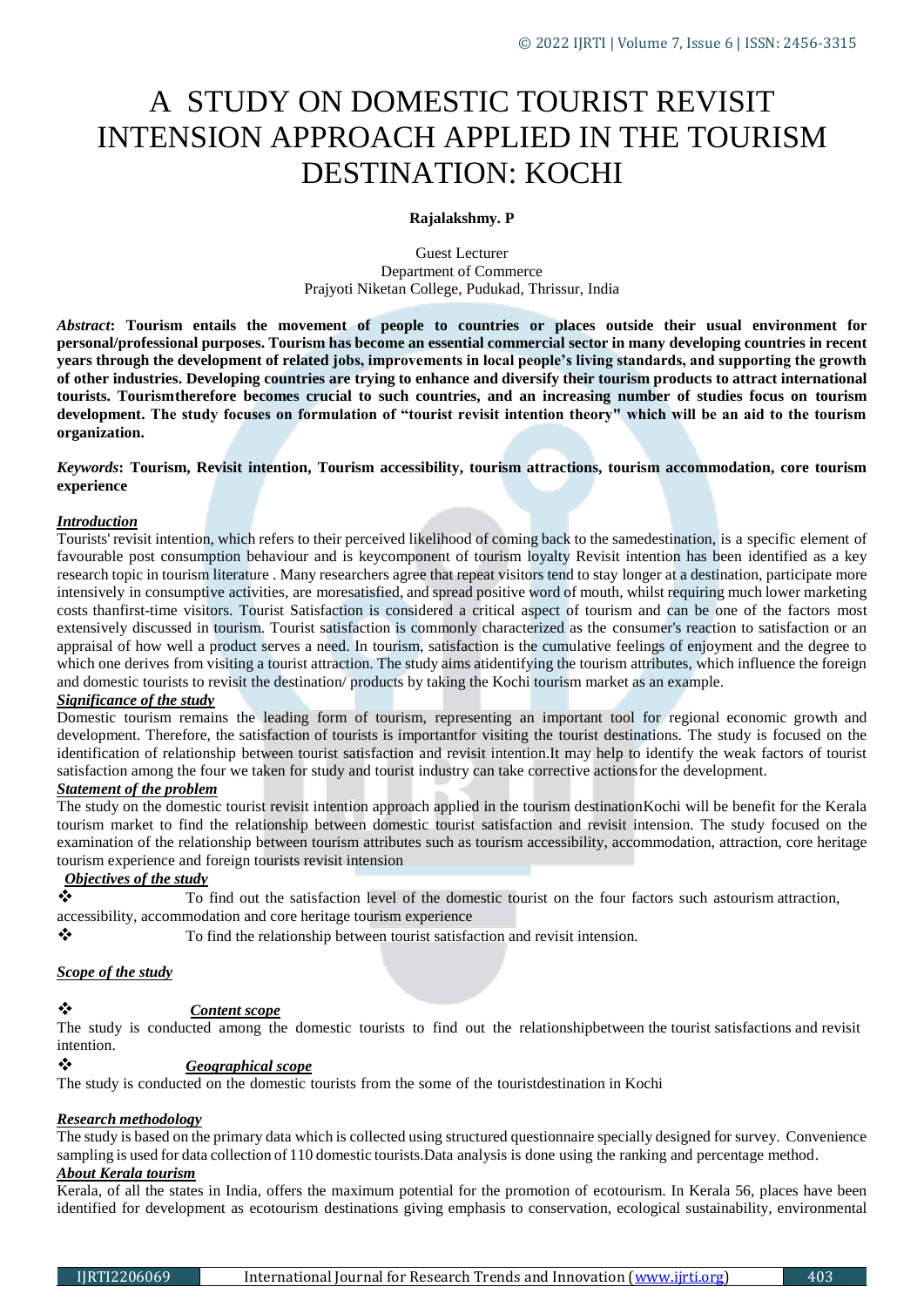education and local community benefits.

Its unique culture and traditions, coupled with its varied demography, have made Keralaone of the most popular tourist destinations in the world. Growing at a rate of 13.31%, the tourism industry is a major contributor to the state's economy.

Ecotourism operations promote sustainable travel that benefits local communities,culture, and heritage and minimise impacts on the environment. It is not driven by economic gains but focuses on educating tourists on travelling green.

Tourism is an important parameter of socio-cultural identity and the heritage of a country. In the era of globalization, tourism enhances economic growth of a country bycreating jobs, acting as a source of foreign exchange and helping in developing regions attracting tourists.

## *DATA ANALYSIS*

#### *TOURISM ACCESSIBLITY*

| <b>ATTRIBUTES</b>                     | <b>WEIGHTED AVERAGE</b> |
|---------------------------------------|-------------------------|
|                                       | <b>MEAN</b>             |
| Easy access to restaurants            | 4.17                    |
| simple access to tourist destinations | 4.11                    |
| Easy access to transport              | 4.05                    |
| Freedom to enter into religious site  | 4.04                    |
| Simple access to tourism packages     | 3.82                    |
| Overall performance                   | 4.038                   |

#### **Source: Primary data**

| <b>TOURISM ATTRACTIONS</b>                  |                         |  |
|---------------------------------------------|-------------------------|--|
| <b>ATTRIBUTES</b>                           | <b>WEIGHTED AVERAGE</b> |  |
|                                             | <b>MEAN</b>             |  |
| Entertainment programmes at the destination | 4.01                    |  |
| Shopping and other facilities               | 3.99                    |  |
| Infrastructure at the destination           | 3.98                    |  |
| Social environment and behaviour            | 3.8                     |  |
| <b>Environmental quality</b>                | 3.75                    |  |
| Climate and atmosphere                      | 3.71                    |  |
| Form of the monument/destination            | 3.6                     |  |
| Overall performance                         | 3.83                    |  |
|                                             |                         |  |

**Source: Primary data**

### *TOURISM ACCOMODATION*

**Source :Primary data**

| <b>ATTRIBUTES</b>                           | <b>WEIGHTED AVERAGE MEAN</b> |  |
|---------------------------------------------|------------------------------|--|
| Friendly reception & room service at hotels | 3.93                         |  |
| Safe accommodation                          | 3.91                         |  |
| Availability of information at the hotels   | 3.75                         |  |
| Quality of food at the hotels               | 3.70                         |  |
| Accommodation nearer to the destination     | 3.6                          |  |
| Hygienic accommodation                      | 3.35                         |  |
| Overall performance                         | 3.71                         |  |